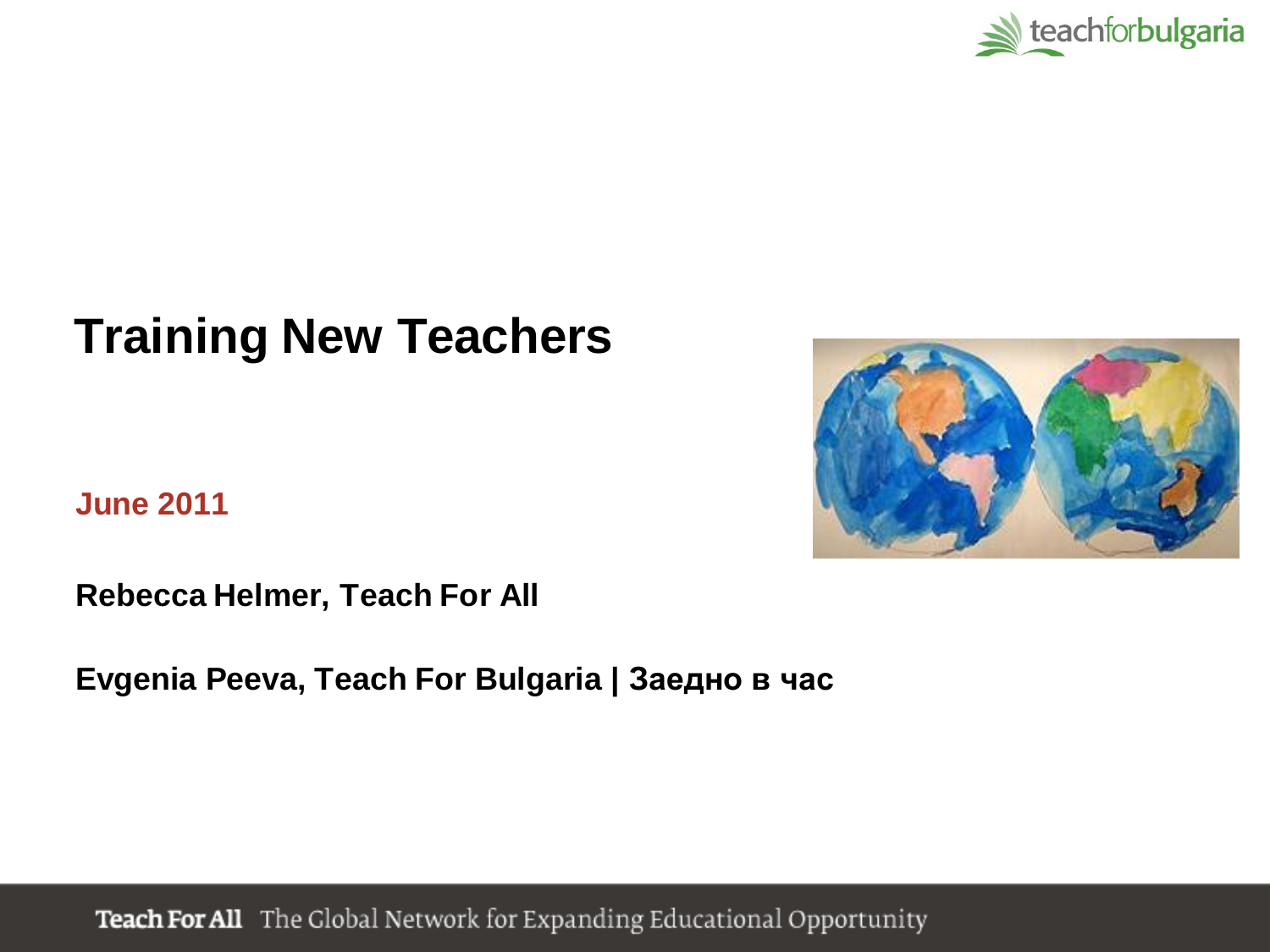

### **Agenda**

I. Who We Are

- II. Training Approach
- III. Training Principles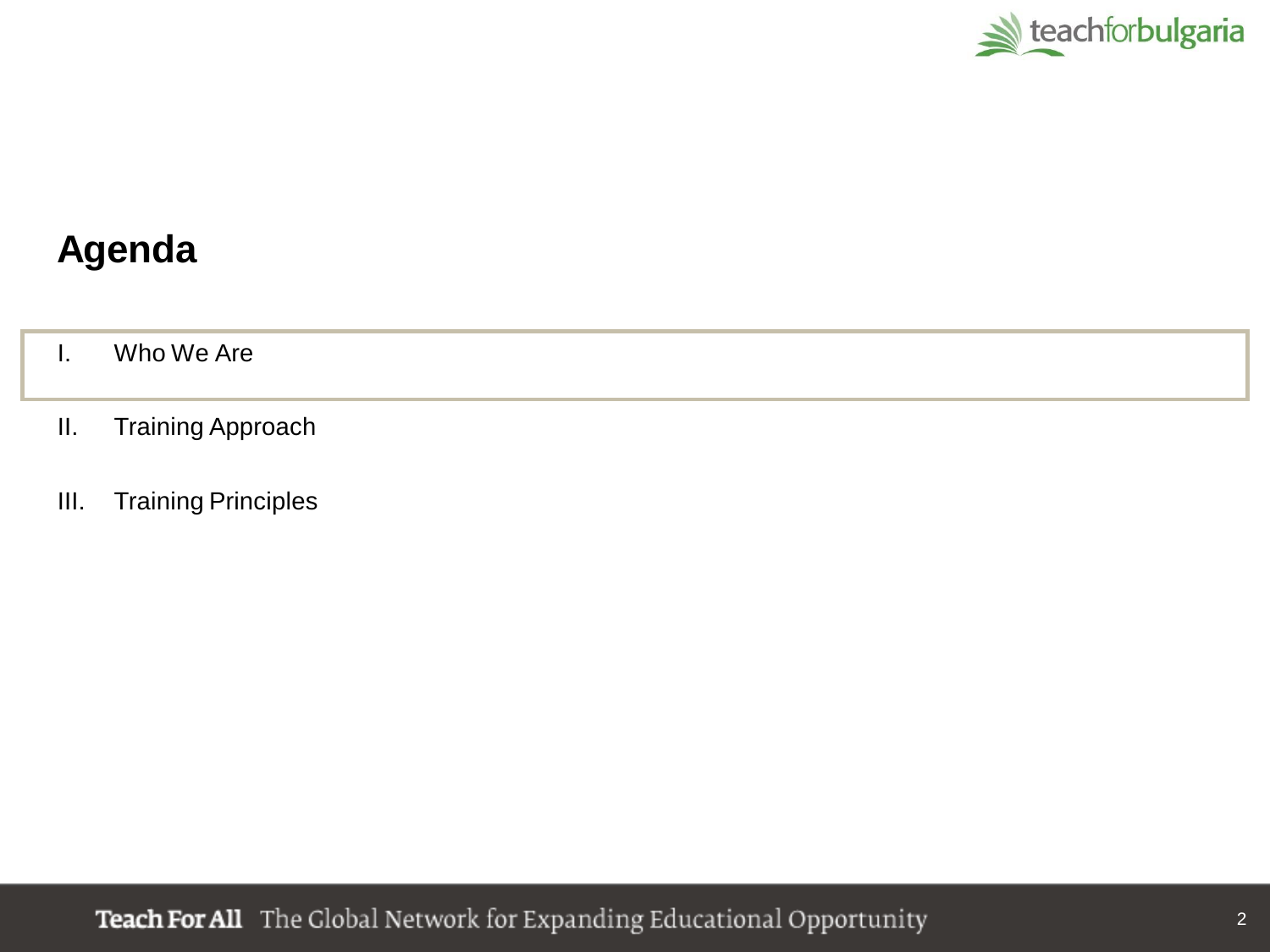

### **Overview of Teach For All**

Teach For All is a global network of independent social enterprises that address educational need by enlisting their nations' future leaders to commit two years to teach in high-need areas and to work throughout their lives for educational excellence and equity. Teach For All expands educational opportunity internationally by increasing and accelerating the impact of these organizations **The Teach For All network**

#### **The global challenge**

- Educational need is perhaps the world's most fundamental injustice, severely limiting children's life prospects
- The 19 independent social enterprises currently in the Teach For All network are committed to addressing educational need in their countries
- The central Teach For All organization provides critical support in this effort, allowing these organizations to develop higher-impact programs years ahead of what would otherwise have been possible

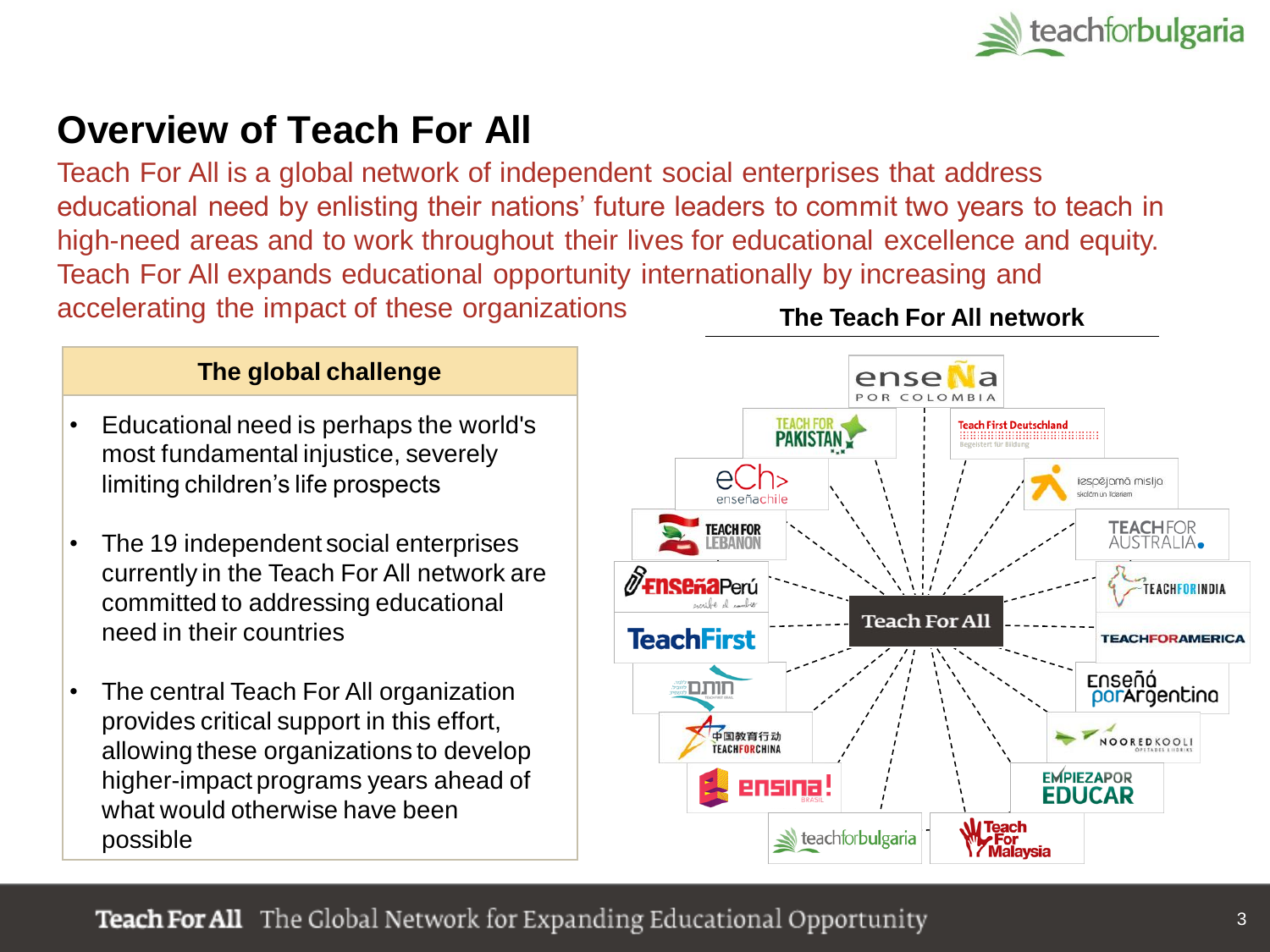

## **A record of success: Teach For America and Teach First**

Rigorous, independent studies of Teach For America and Teach First, the most experienced programs in the Teach For All network, provide evidence of this model's positive impact

#### **Teach For America (U.S.) Teach First (U.K.)**



#### **Immediate Impact**

- More than 8,200 corps members teaching in 39 urban and rural areas in the 2010-2011 school year
- Teach For America corps members demonstrate greater impact on student achievement than traditionally trained teachers

#### **Long-term Impact**

• Over 20,000 alumni in all sectors are winning some of the highest accolades teachers can win, running some of the highest-performing schools in urban and rural areas, pioneering change as social entrepreneurs and school system superintendents

**Established** 2002

#### **Immediate Impact**

- In the 2010-2011 school year, more than 900 participants teaching in 6 regions
- National report found Teach First teachers had a beneficial impact on their schools by helping raise staff's aspirations of their students
- Rated the 8<sup>th</sup> most prestigious graduate employer in the U.K.

#### **Long-term Impact**

• Nearly 1,000 people have become Teach First "ambassadors", dedicated to addressing educational disadvantage in the long term, over 40% of whom are already in school leadership roles

Sources: Decker, P., Mayer, D. and Glazerman, S. The Effects of Teach For America on Students: Findings from a National Evaluation, Mathematica Policy Research Inc. June 9, 2004; Ofsted, Rising to the challenge: A review of the Teach First initial teacher training programme, January 2008; The Times Top 100 Graduate Employers (UK)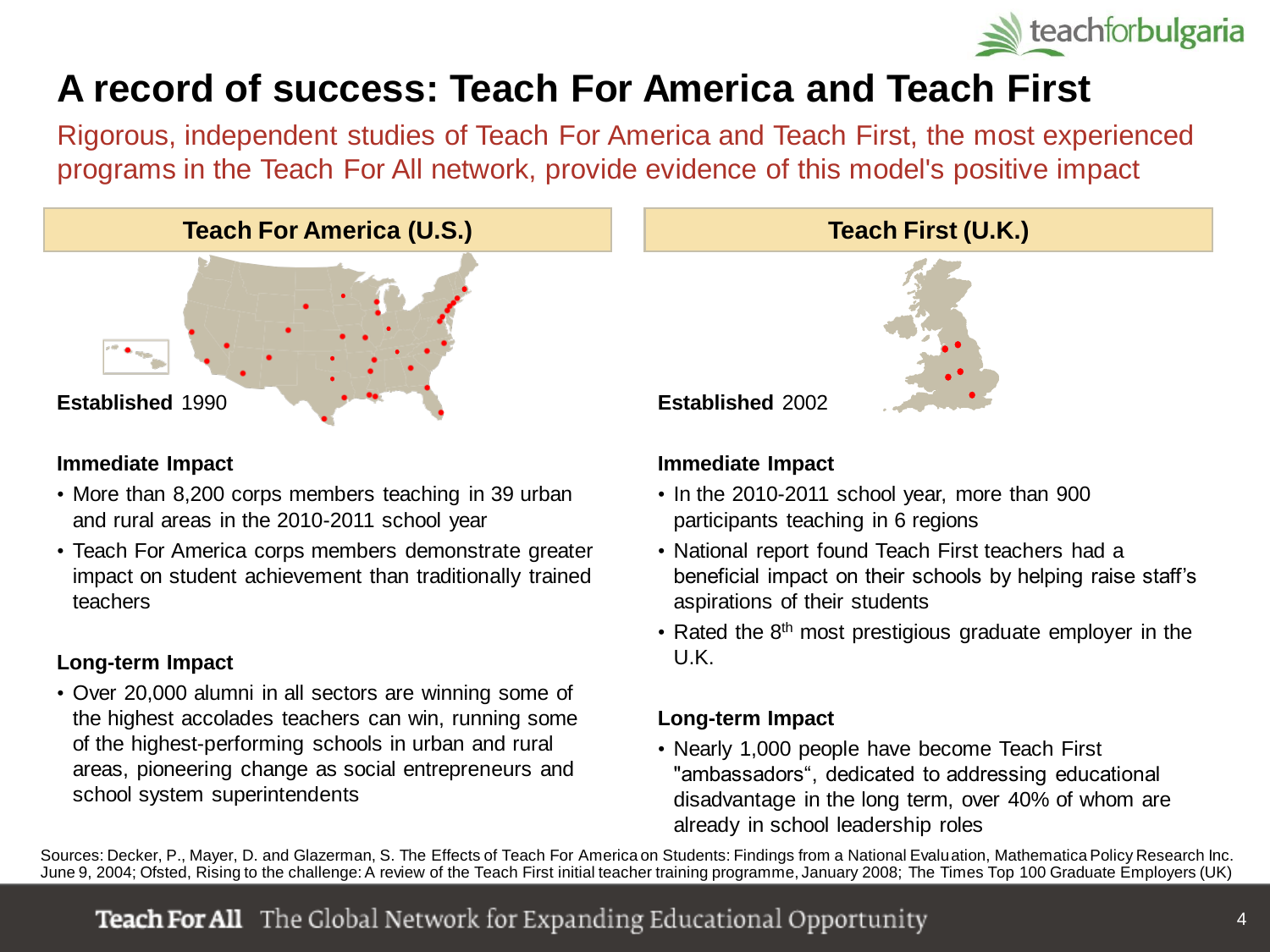

### **Teach For Bulgaria (Zaedno V Chas)**

**The mission of Teach for Bulgaria is to encourage and prepare capable and ambitious young people to become inspiring teachers and leaders in order to facilitate the access to quality education for every child in Bulgaria.** 

*Teach For Bulgaria* supports **exceptional graduates** from various backgrounds **to work as inspiring teachers in disadvantaged Bulgarian schools** for a period of two years.

In the short term, our teachers will **raise the academic results of their students**.

In the long term, no matter the field they choose to work in, our **alumni will help create a more inclusive and higher quality educational system in Bulgaria**.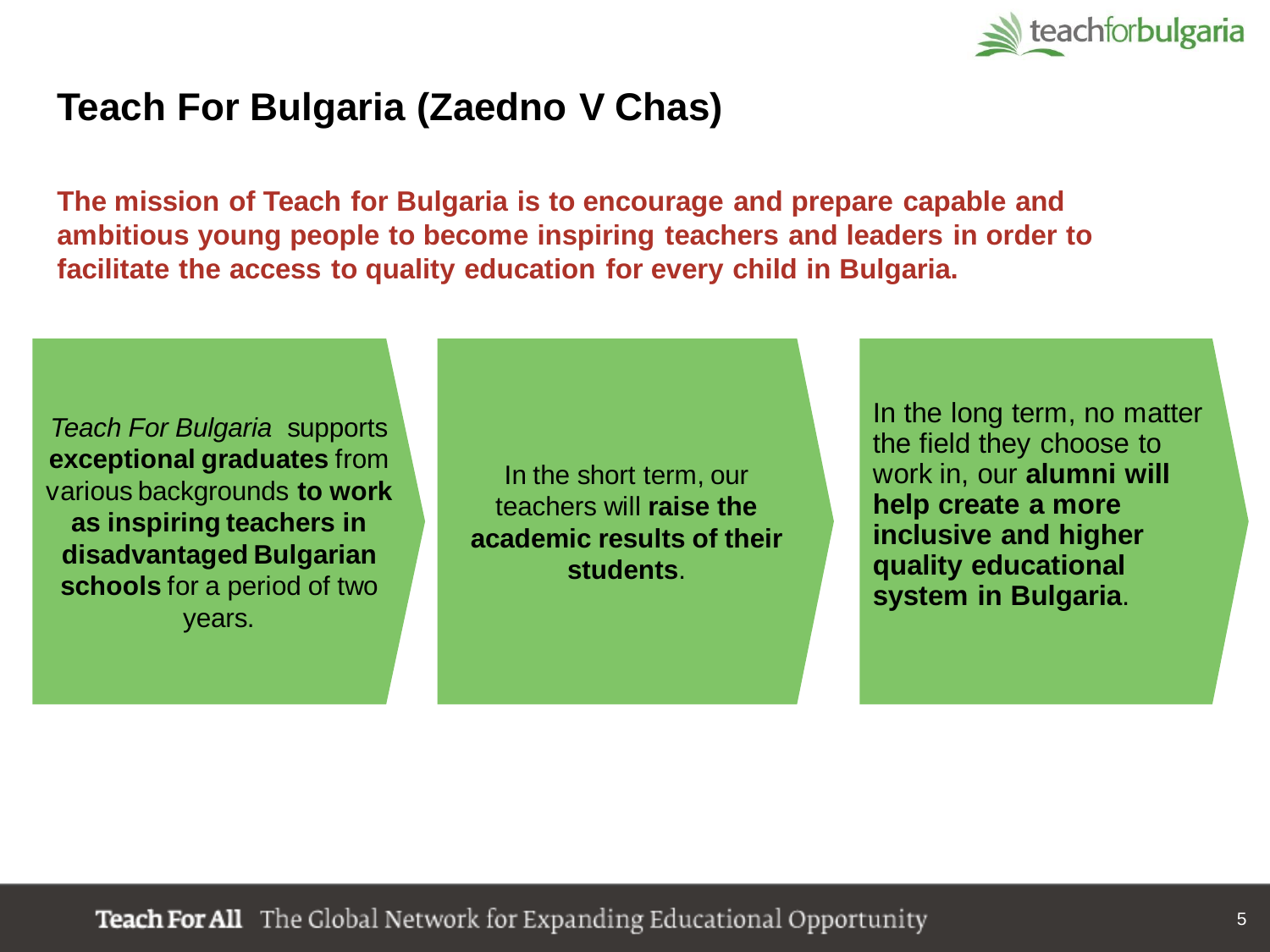

### **Agenda**

- I. Who We Are
- II. Training Approach
- III. Training Principles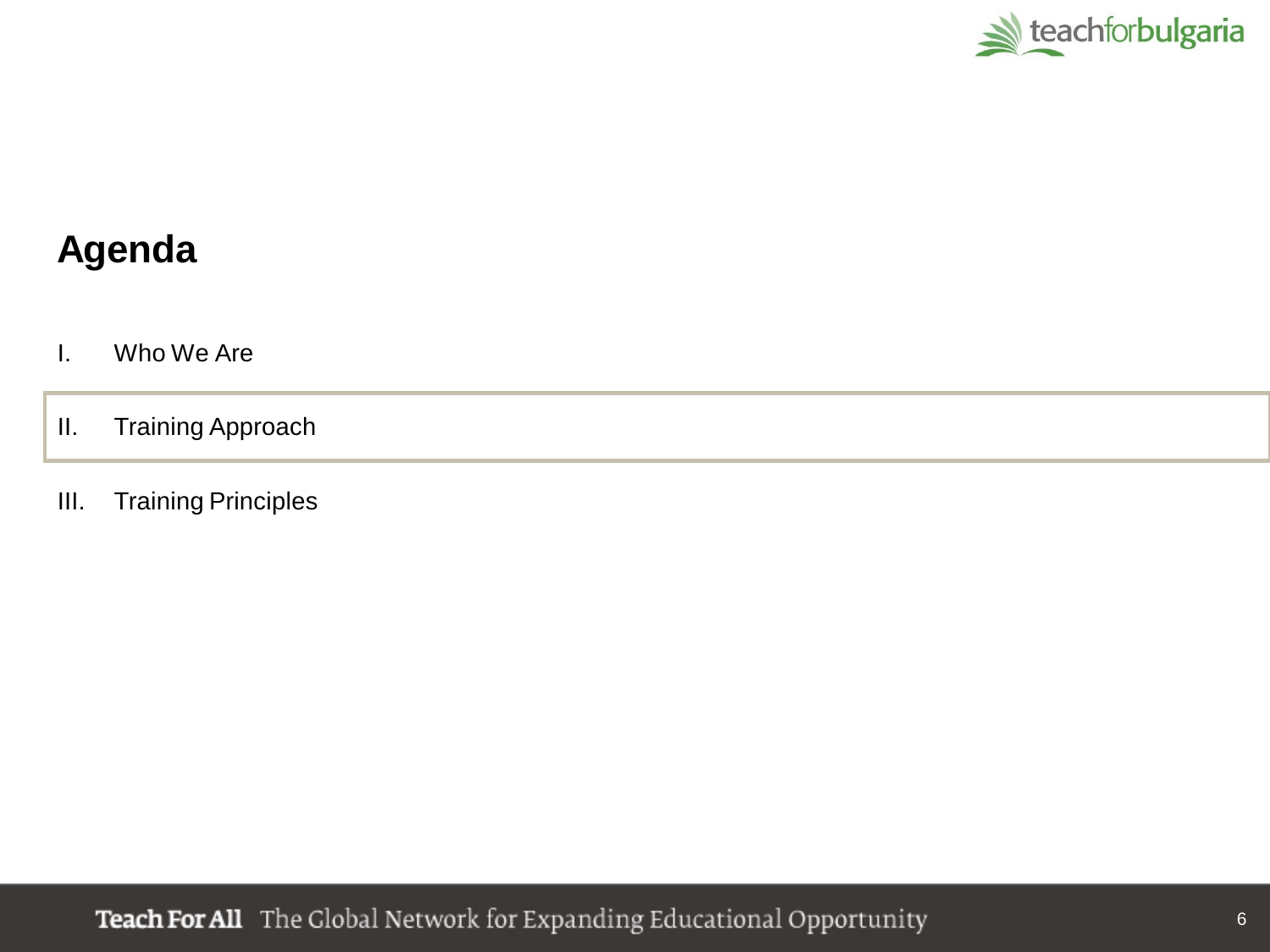

## **Corps Member Development Continuum**



- Build a sense of community
- Share role models and examples
- Begin to familiarize oneself with available tools and resources
- Practical focus and experience
- Constant data-driven reflection
- Lesson-planning support
- Provide useful tools, models, and frameworks
- Provide role models, examples, and best practices
- Creating a vision, goal and plan
- Tracking student progress
- Continuous data-based observation and reflection
- Supportive community
- Coordinators + mentors
- Shared best practices
- Observing others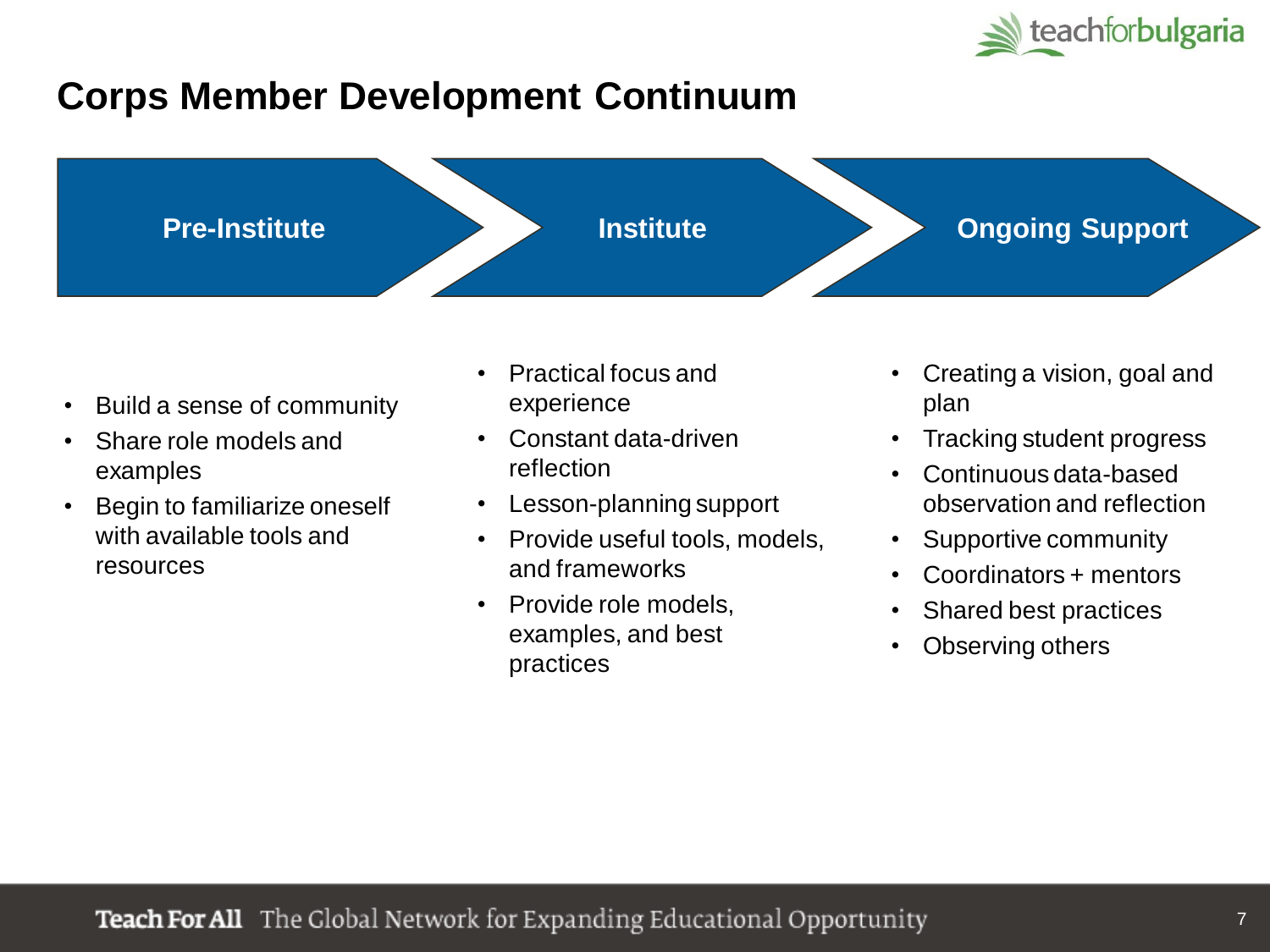

### **Agenda**

- I. Who We Are
- II. Training Approach
- III. Training Principles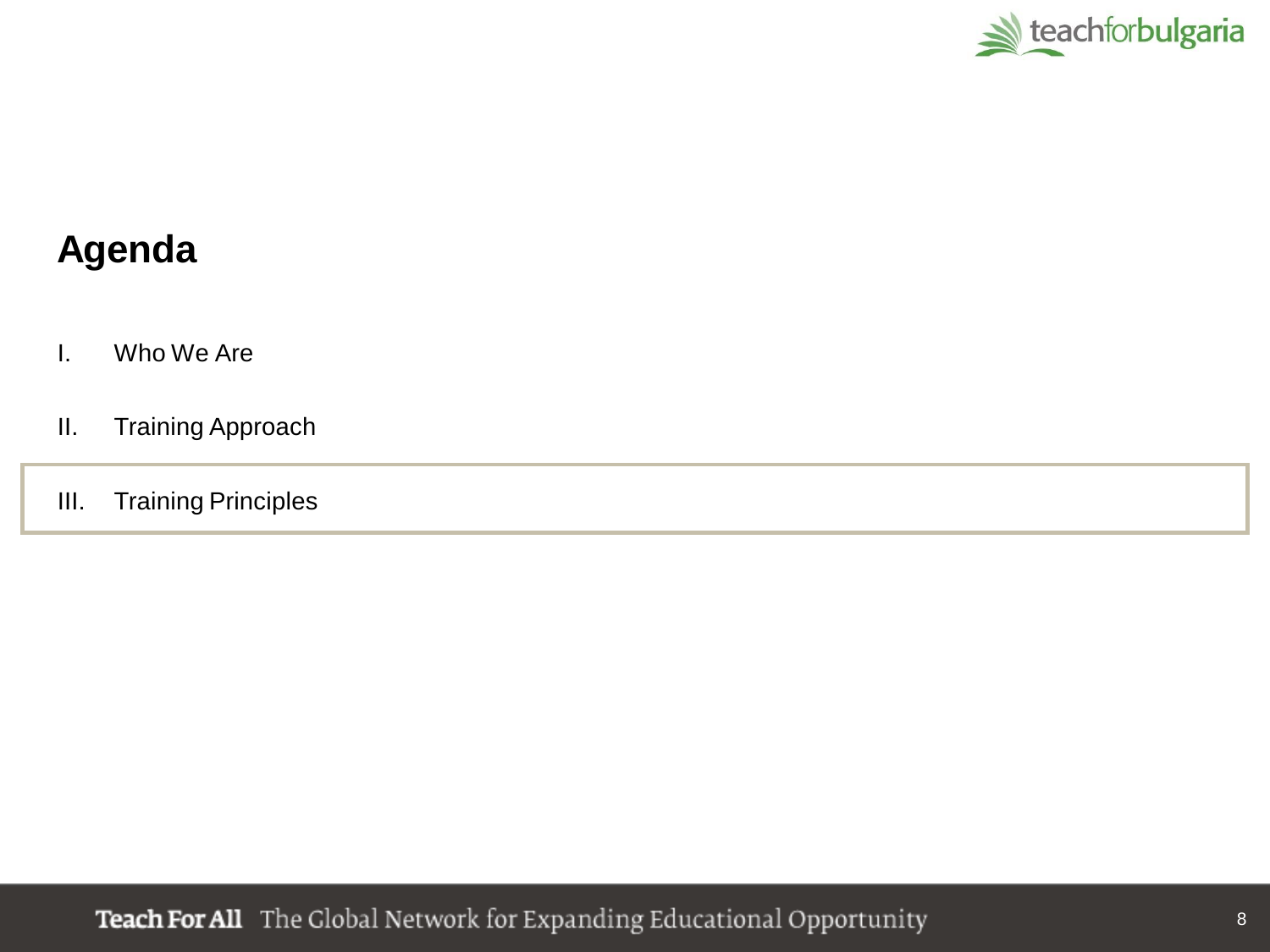

### **Underlying Principles**

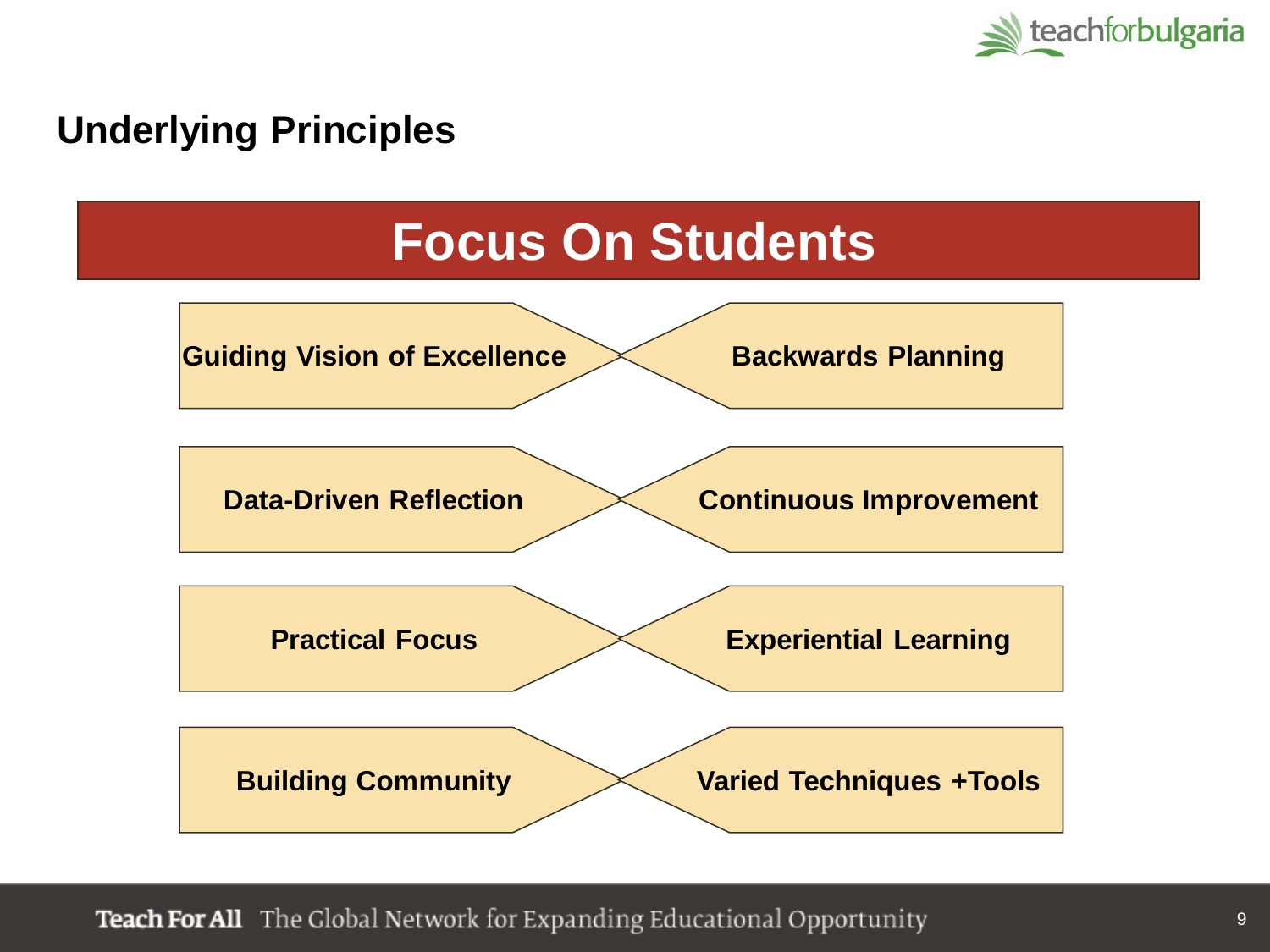

### **Student Focus – The Academic Impact Model**

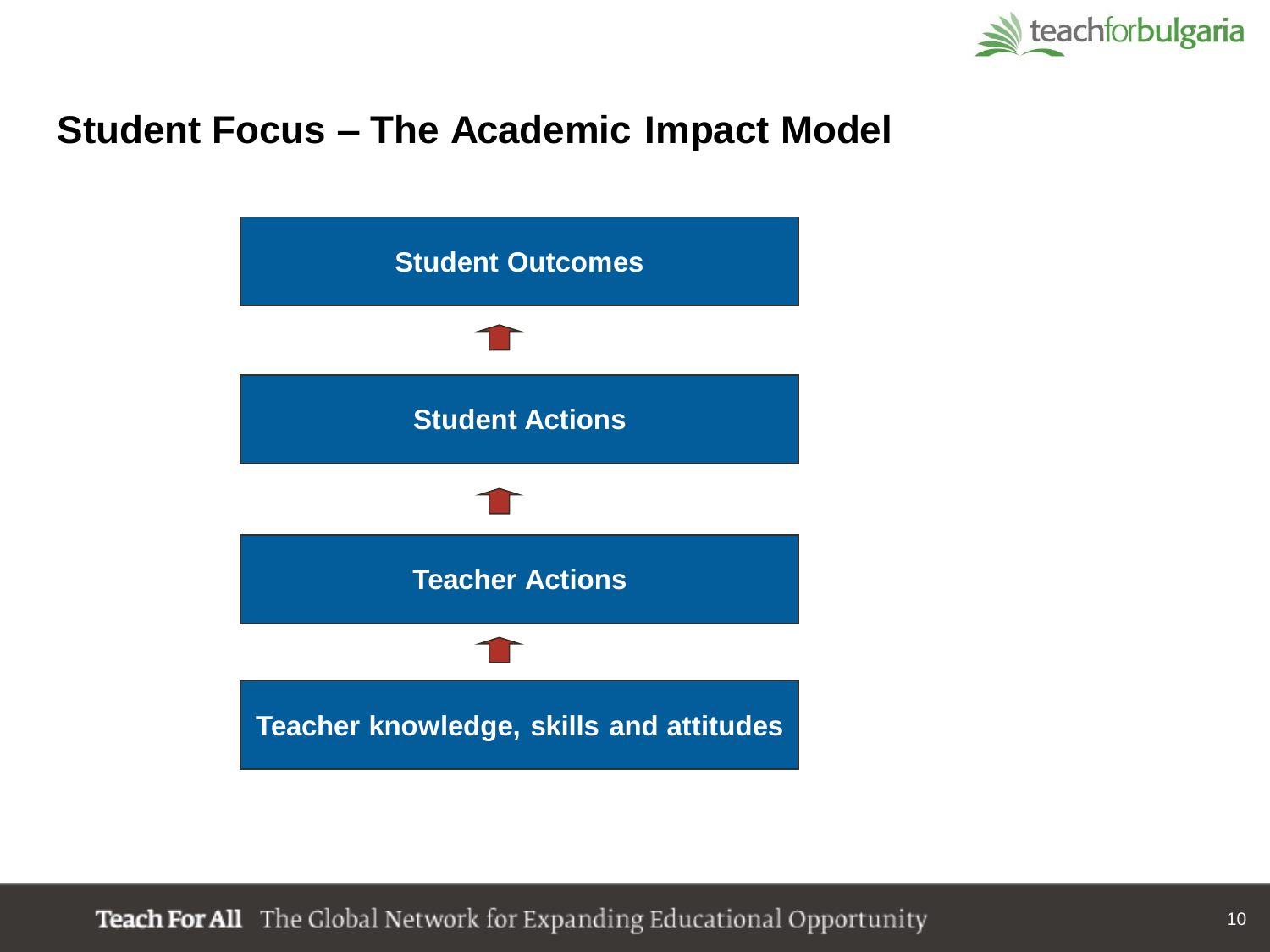

### **Teaching As Leadership and Backwards Planning**

### **TEACHING AS LEADERSHIP**

Explore distinguishing strategies of highly effective teachers

#### Set big goals

Invest students & their families

- **Plan purposefully**
- **Execute effectively**
- **Continually increase effectiveness**

**Work relentlessly** 

Teach For America corps members and alumni: Please visit the Resource Exchange on TFANet for additional tools.



Try this short diagnostic to better understand how to address the issue you



ONLINE **AVIGATOR** 

#### Welcome to Teaching As Leadership Online

#### What Is It?

This website offers "how to" guides, annotated illustrations, common pitfalls, and tools to help all teachers embody the principles and strategies that distinguish highly effective teachers in low-income communities.





Learn grow struggle fail succeed

#### **www.teachingasleadership.org**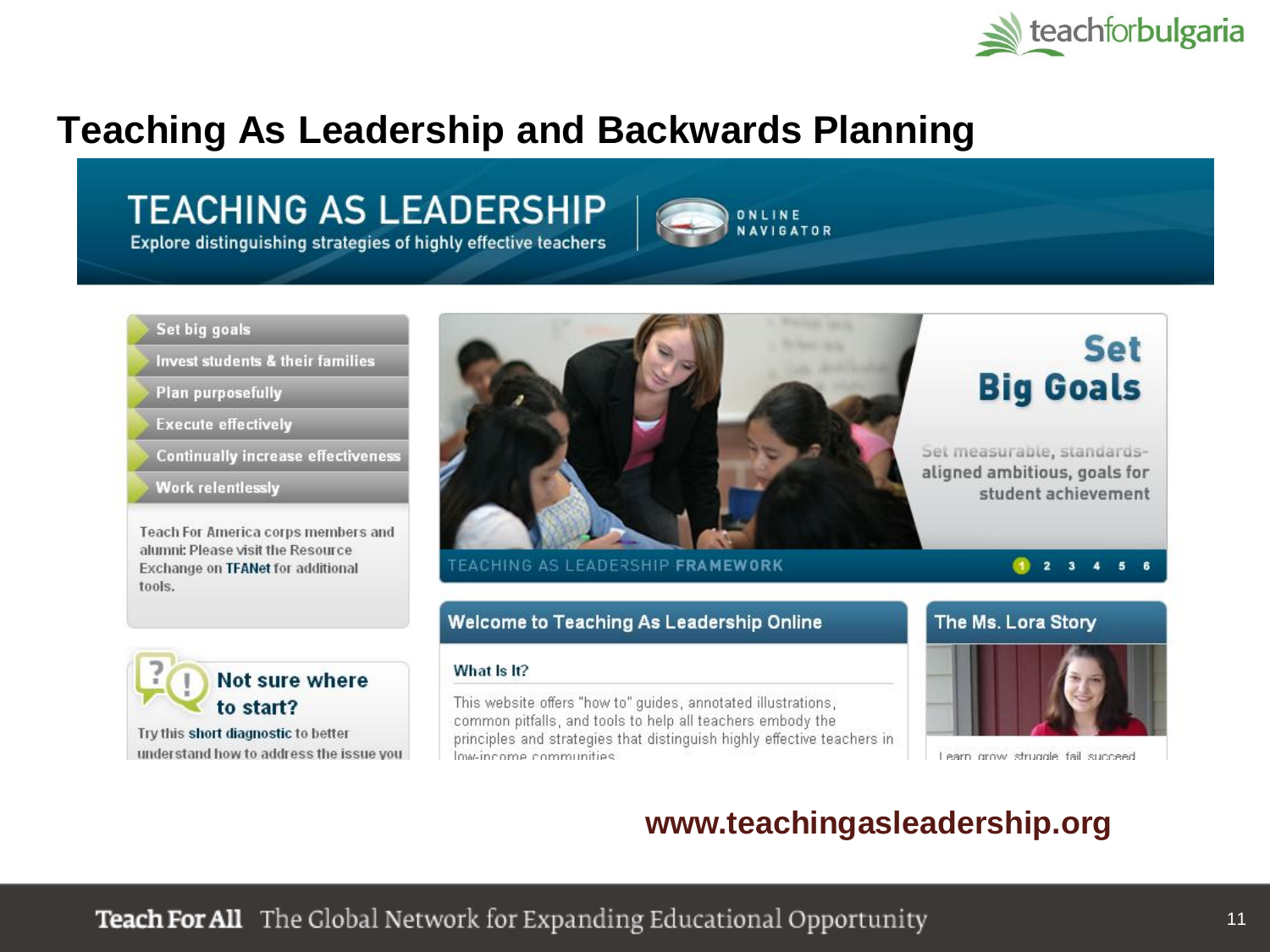

### **Data-Driven Reflection**



#### [Watch this video.](http://www.teachingasleadership.org/execute-effectively/evaluate-and-keep-track-students-performance-e-6)

| J8<br>Tx                                                                                                                                                                                                                                                                     |                            |                                                               |                                       |                     |                     |                |                |                               |
|------------------------------------------------------------------------------------------------------------------------------------------------------------------------------------------------------------------------------------------------------------------------------|----------------------------|---------------------------------------------------------------|---------------------------------------|---------------------|---------------------|----------------|----------------|-------------------------------|
| Main Menu<br><b>DIAGNOSTIC</b><br>Enter a brief descriptor of the objective<br>that the question assesses at the top of<br>each column. Then, enter your<br>diagnostic scores for each student<br>(0=wrong, 100=right). You do not need to<br>enter the ' <i>x</i> ' sumbol. | 2<br>Diagnostic<br>Average | $\overline{?}$<br>Individual<br>End of<br>Institute<br>Target | $\overline{\phantom{0}}$<br>Objective | $\sim$<br>Objective | $\sim$<br>Objective | ₹<br>Objective | 5<br>Objective | Objective<br>Enter<br>$\circ$ |
| Average >>>                                                                                                                                                                                                                                                                  | 72.                        | o.                                                            | 51                                    | 90                  | 53                  | 100            | 67             |                               |
| <b>Jane Doe</b>                                                                                                                                                                                                                                                              | 76                         | 91                                                            | 100                                   | 100                 | 59                  | 100            | 20             |                               |
| <b>John Smith</b>                                                                                                                                                                                                                                                            | 82                         | 92                                                            | 50                                    | 90                  | 72                  | 100            | 100            |                               |
| <b>Fred Jacobs</b>                                                                                                                                                                                                                                                           | 76                         | 9 <sub>1</sub>                                                | 75                                    | 80                  | 33                  | 100            | 90             |                               |
|                                                                                                                                                                                                                                                                              |                            | 84                                                            | 20                                    | 90                  | 89                  | 100            | 37             |                               |
| Lila Learner                                                                                                                                                                                                                                                                 | 67                         |                                                               |                                       |                     |                     |                |                |                               |
| Ernie Duke                                                                                                                                                                                                                                                                   | 60                         | 79                                                            | 10                                    | 90                  | 12                  | 100            | 89             |                               |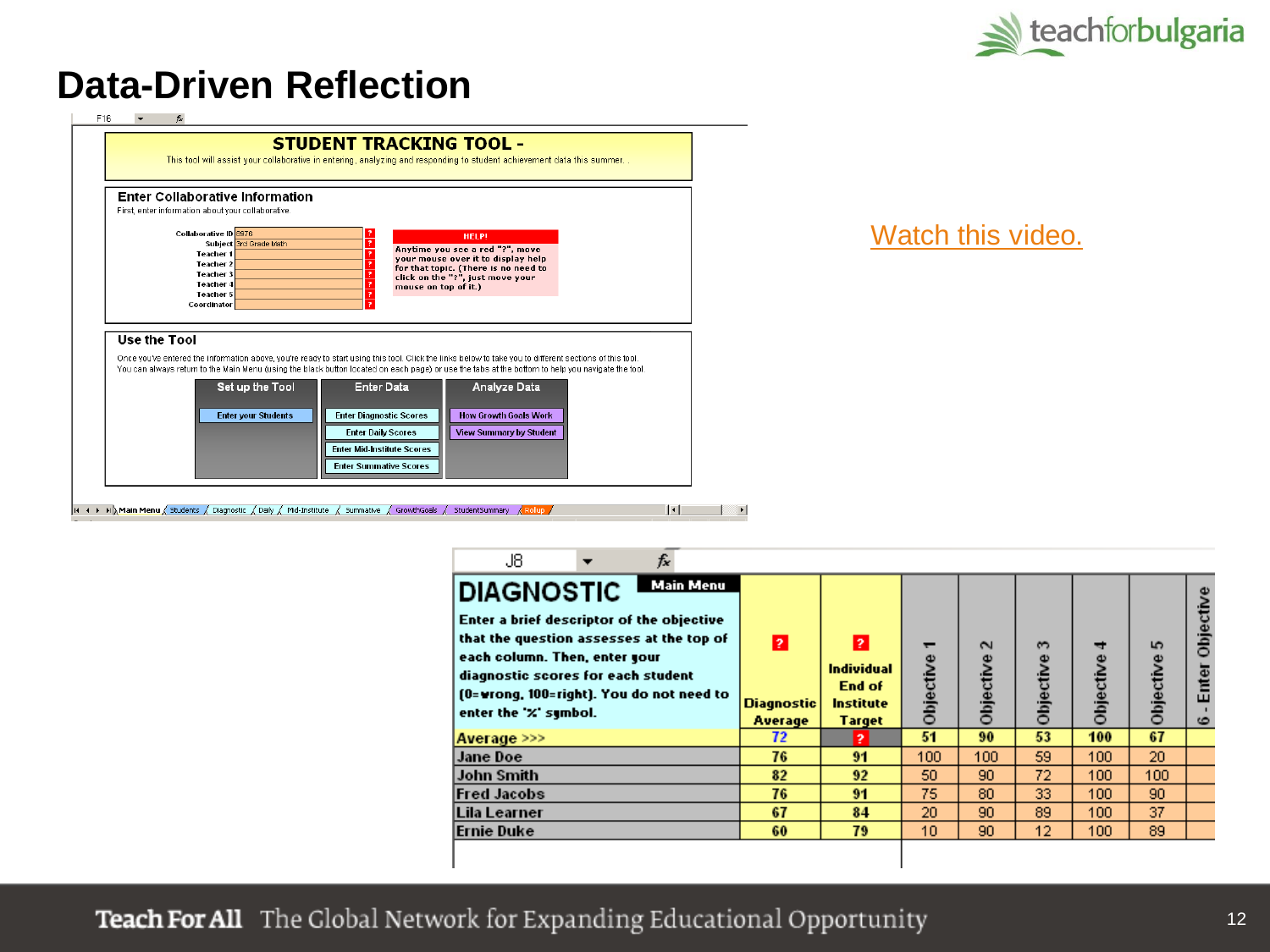

### **Community, Role Models, Best Practices, and Tools**



<http://teachforallsynergies.ning.com/>



[www.tfanet.org](http://www.tfanet.org/)